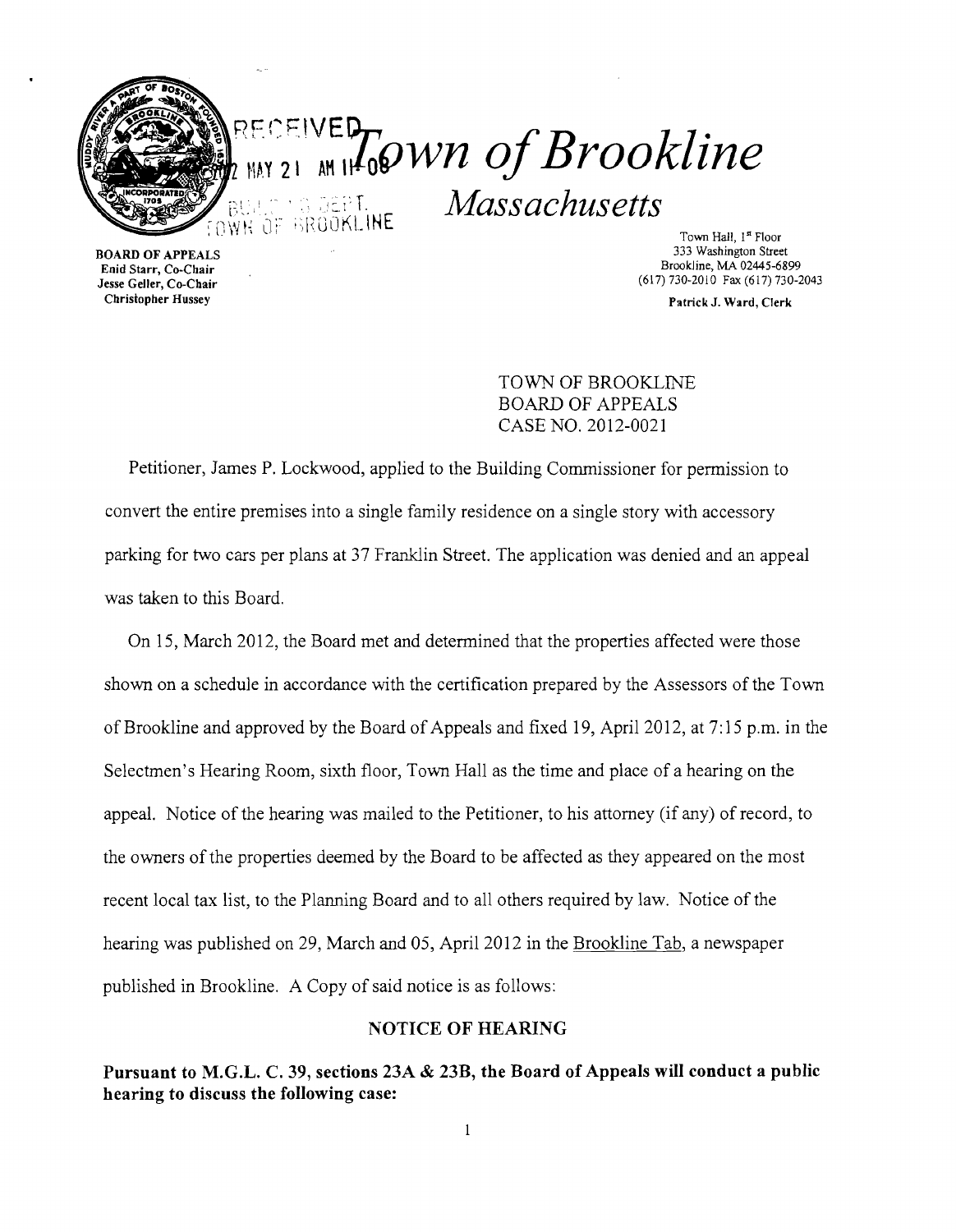Petitioner: LOCKWOOD JAMES P Location of Premises: 37 FRANKLIN ST BRKL Date of Hearing:  $04/19/12$ Time of Hearing: 7:15 p.m. Place of Hearing: Selectmen's Hearing Room, 6<sup>th</sup> floor

A public hearing will be held for a variance and/or special permit from:

- 1) 5.10; Minimum Lot Size; Variance Required.<br>2) 5.15.2; Exception to Minimum Lot Size and L
- 5.15.2; Exception to Minimum Lot Size and Lot Width Requirements, Special Permit Required.
- 3) 5.43: Exceptions to Yard and Setback Regulations, special permit required.
- 4) 5.60; Side Yard Requirements, variance required.
- 5) 5.70; Rear Yard Requirements, variance required.
- 7) 6.04.5.b; Design of All Off-Street Parking Facilities, variance required. 6.04.5.c.2; Design of All Off Street Parking Facilities, variance required. 6.04.12; Design of All Off-Street Parking Facilities, special Permit Required.
- 7) 8.02.2; Alteration or Extension; Special Permit Required

Of the Zoning By-Law to Convert the existing structure at 37 Franklin St. into a conforming residential use with related alterations.

## At 37 FRANKLIN ST

Said Premise located in a M-1.0 (Apartment House) district.

*Hearings, once opened, may be continued by the Chair to a date and time certain. No further notice will be mailed to abutters or advertised in the TAB. Questions regarding whether a hearing has been continued, or the date and time ofany hearing may be directed to the Zoning Administrator at* 617-734-2134 *or check meeting calendar* 

*at:http://calendars.town.brookline.ma.usIMasterTownCalandarl?FormID=*158.

*The Town of Brookline does not discriminate on the basis of disability in admission to, access to, or operations ofits programs, services or activities. Individuals who need auxiliary aids for*  effective communication in programs and services of the Town of Brookline are invited to make *their needs known to the ADA Coordinator, Stephen Bressler, Town of Brookline, 11 Pierce Street, Brookline, M4 02445. Telephone:* (617) *730-2330,. TDD* (617) *730-2327.* 

## Enid Starr Jesse Geller Christopher Hussey

At the time and place specified in the notice, this Board held a public hearing. Present at the

hearing was Chairman, Jesse Geller and Board Members, Christopher Hussey and Mark Zuroff.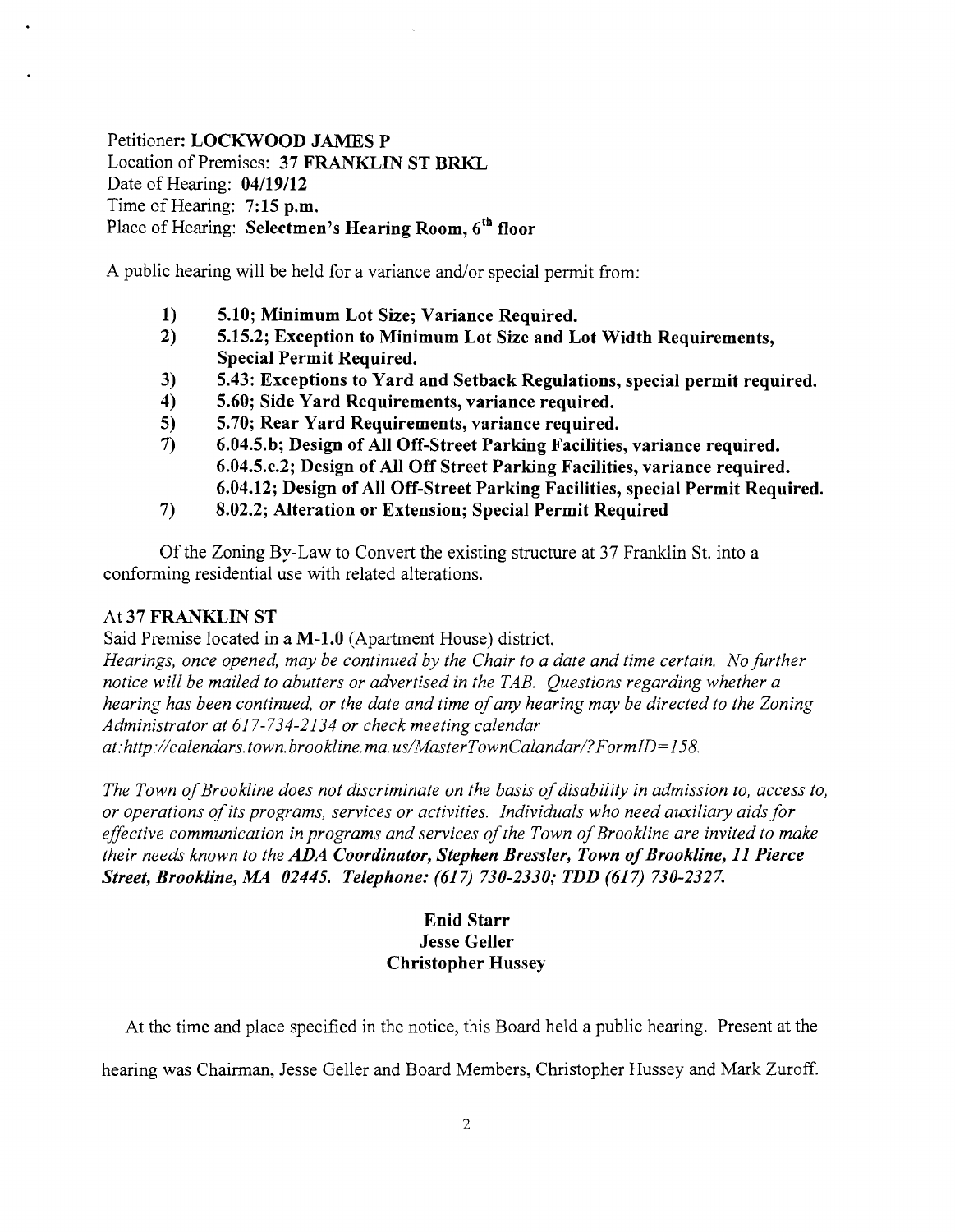Attorney Michael W. Merrill, 100 State Street, Suite 200, Boston, MA 02109 presented the case before the Board.

Attorney Merrill said that in 1978 the Board of Appeals granted approval to subdivide 37 and 41 Franklin Street into two separate lots, one with a three-family residential dwelling and the other, #37, with a commercial garage building. Attorney Merrill said that 37 Franklin Street is located between *Rice* and Roberts Streets, with a single-story garage building on a lot that is nearly entirely paved. The garage is currently used for the storage of construction equipment and materials, which is a legally non-conforming use. The rest of the lot is used for parking. The surrounding lots are all residential, ranging from single to multi-family dwellings. A large apartment building exists to the rear of the garage.

In 2009 the Board of Appeals granted approval to convert the existing garage into a singlefamily home and construct a second story. The proposal was never built and the associated relief expired in March, 2010.

Attorney Merrill said that the petitioner, James Lockwood at this time proposes to convert the entire building into a single-family dwelling. There will be no second story addition, but a second egress will be added toward the parking area to provide for a second egress. The garage's current vehicle bays would be removed and replaced with a center entrance bookended by symmetrical windows. A window would be added to the south side elevation, three windows to the west elevation and three windows to the north elevation. Two parking spaces would be located directly to the left of the front of the building in the side yard and Mr. Lockwood intends to remove the paving in front of the building that is currently used for parking and install landscaping.

3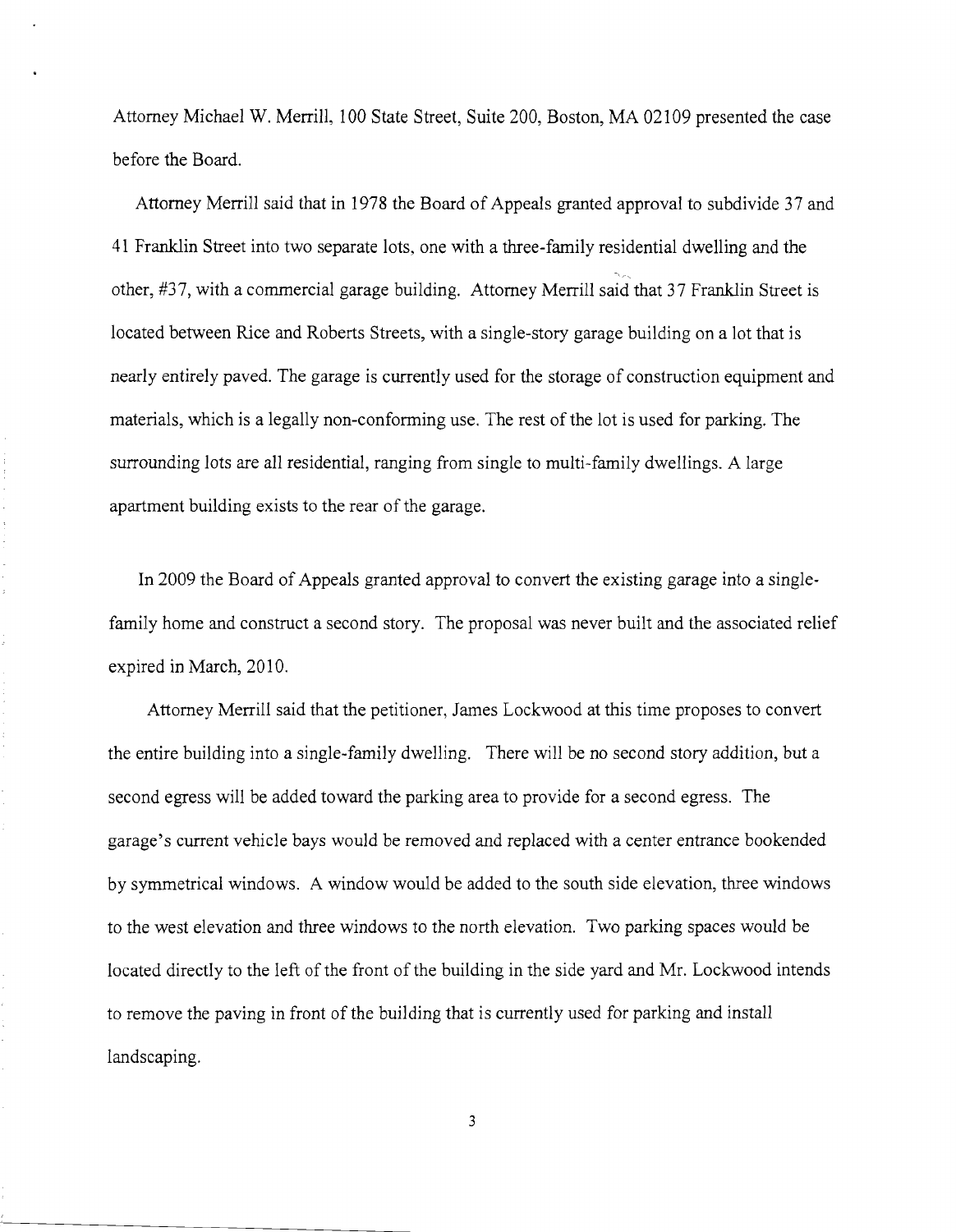Attorney Merrill said that the project would convert a pre-existing non-conforming use to one that is confonning. He said that his client seeks relief from minimum lot size, side and rear set back requirements, parking relief and a special permit for a pre-existing, nonconforming structure. Attorney Merrill said that this conversion is appropriate to and would not adversely affect the neighborhood. He described Mr. Lockwood as an accomplished contractor/designer with a sterling reputation **in** the community.

The Chairman asked whether anyone wished to speak in favor of or against the application.

There were no members of the public present to speak either **in** favor of or against the

application.

Lara Curtis Hayes delivered the findings of the planning department staff.

**Section 5.10** – Minimum Lot Size: The minimum lot size requirement for a single-family home **in** an M-l.O zoning district is 4,000 s.f. The subject property's lot size is 3,110 s.f.

**Section 5.15.2** - Exception to Minimum Lot Size and Lot Width Reguirements: The Board of Appeals by special permit may allow a single-family home to be constructed on a lot that does not meet minimum lot size requirements if the dwelling is on a lot that was contiguous to another lot **in** the same ownership on or after July 27, 1962; the yard requirements are observed; and the lot width is not less than three-fourths than required. This property was subdivided after 1962 and exceeds the lot width requirement of 40 feet. *Special permit required.* 

**Section 5.43** - Exceptions to Yard and Setback Regulations **Section 5.60** – Side Yard Requirements **Section 5.70** – Rear Yard Requirements

**Section 6.04.5.b** – Design of All Off-Street Parking Facilities: The surfaced area of parking lots and all entrance and exit drives shall be set back a minimum of 10 feet from the street lot line and five feet from all other lot lines.

## **Section 6.04.12** - Design of All Off-Street Parking Facilities

**Section 8.02.2** – Alteration or Extension: A special permit is required to alter and extend this nonconfonning structure.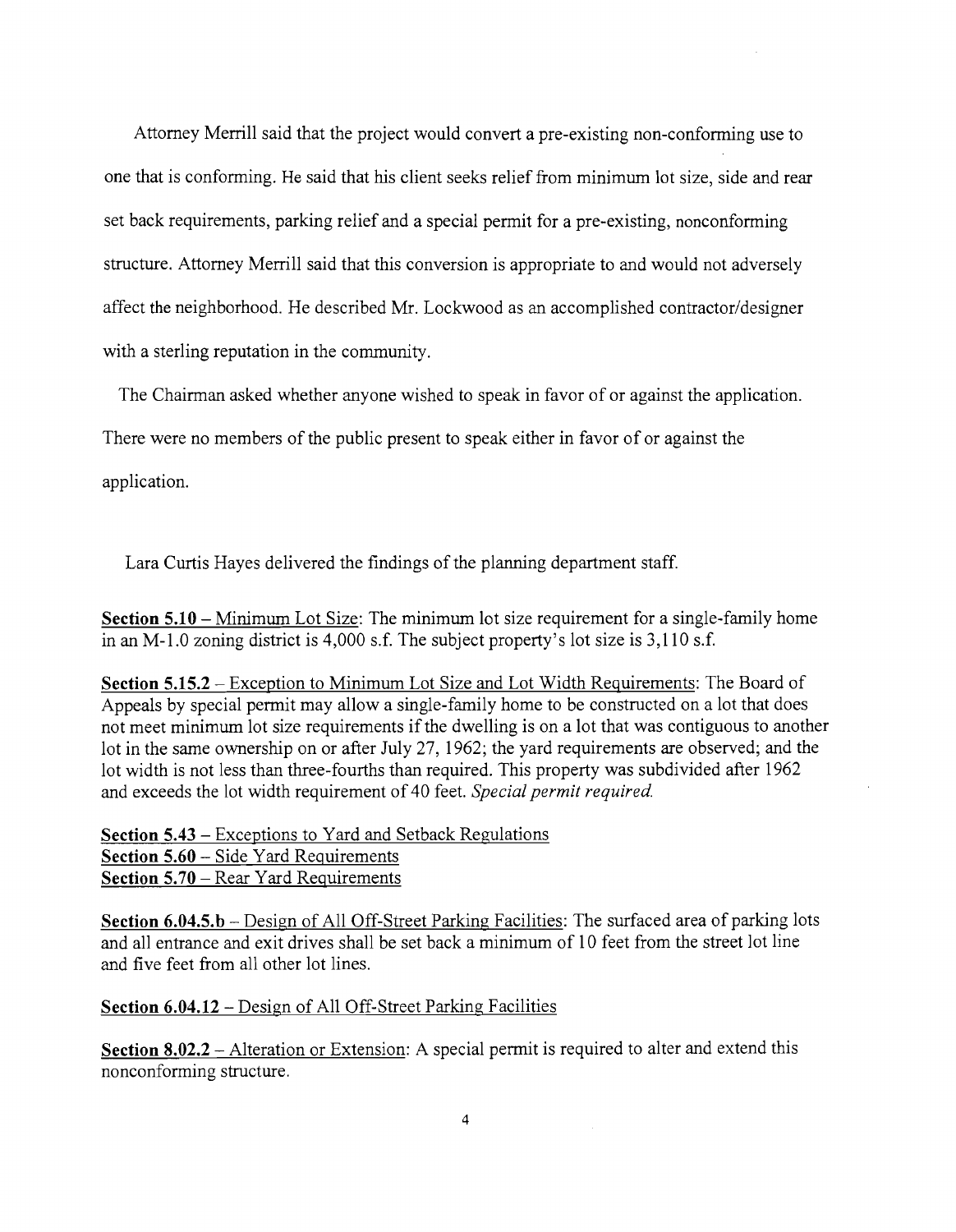|                                       | <b>Required</b> | Existing   | Proposed  | <b>Finding</b>                                                |
|---------------------------------------|-----------------|------------|-----------|---------------------------------------------------------------|
| <b>Side Yard Setback</b>              | $7.5$ feet      | 5.9 feet   | 5.9 feet  | Special Permit*                                               |
| <b>Rear Yard Setback</b>              | 30 feet         | $3.2$ feet | 3.2 feet  | Special Permit*                                               |
| Parking:<br><b>Front Yard Setback</b> | 10 feet         | 0 feet     | 15.9 feet | Complies                                                      |
| Parking:<br><b>Side Yard Setback</b>  | 5 feet          | 0 feet     | 0 feet    | Special Permit**<br>(previously<br>existing<br>nonconformity) |

\*Under Section 5.43, the Board of Appeals may allow by special permit alternate dimensions for setback and yard requirements if counterbalancing amenities are provided.

\*\*Under Section 6.04.12, the Board of Appeals may allow by special permit the substitution of other dimensional requirements for parking facilities when new parking facilities are being installed to serve existing structures, provided the substitution is necessary for the installation of the off-street parking spaces that would be required for a similar new building.

Ms. Curtis reported the Planning Board is supportive of the proposal to convert the structure into a singlefamily dwelling. The building is surrounded by parking areas on neighboring lots, which provide a small buffer between the subject building and neighboring dwellings. Additionally, the conversion will bring a non-conforming use into conformance with the residential zoning district.

Although the Board is supportive of the proposal, some changes to the plans are needed. The site plan should be updated to accurately reflect the new stairs that will be needed for both the main and secondary egresses, and any conflicts between the parking and side egress should be resolved, likely by pushing the secondary egress closer towards the rear of the building and bringing the parking closer to the front. The Planning Board believes some design changes to the structure's front façade would improve the new home's overall appearance, such as a transom window or roof extension over the front door to make the front entrance more prominent. The Board also suggests the applicant may want to modify the front facade windows to either keep some representation of the existing garage doors or to more clearly differentiate between them: as currently designed, the front windows are just slightly different from each other.

The Planning Board is pleased the parking immediately in front of the structure will be removed which will improve both the building's appearance and the streetscape. This removal, as well as the installation of a curb, should be shown on a final landscaping or site plan prior to issuance of a building permit. The parking on the side of the building has existed since the property's first subdivision in 1978, so its retention is not expected to be detrimental to surrounding properties. In addition, the parking easement on the property, for 21 Rice Street, is not anticipated to be impacted by this proposal.

Therefore, the Planning Board recommends approval of the proposal and submitted plans, prepared by Osborn Studio and last dated 2/28/12, the site plan prepared by AGH Engineering and dated 10/16/08, subject to the following conditions: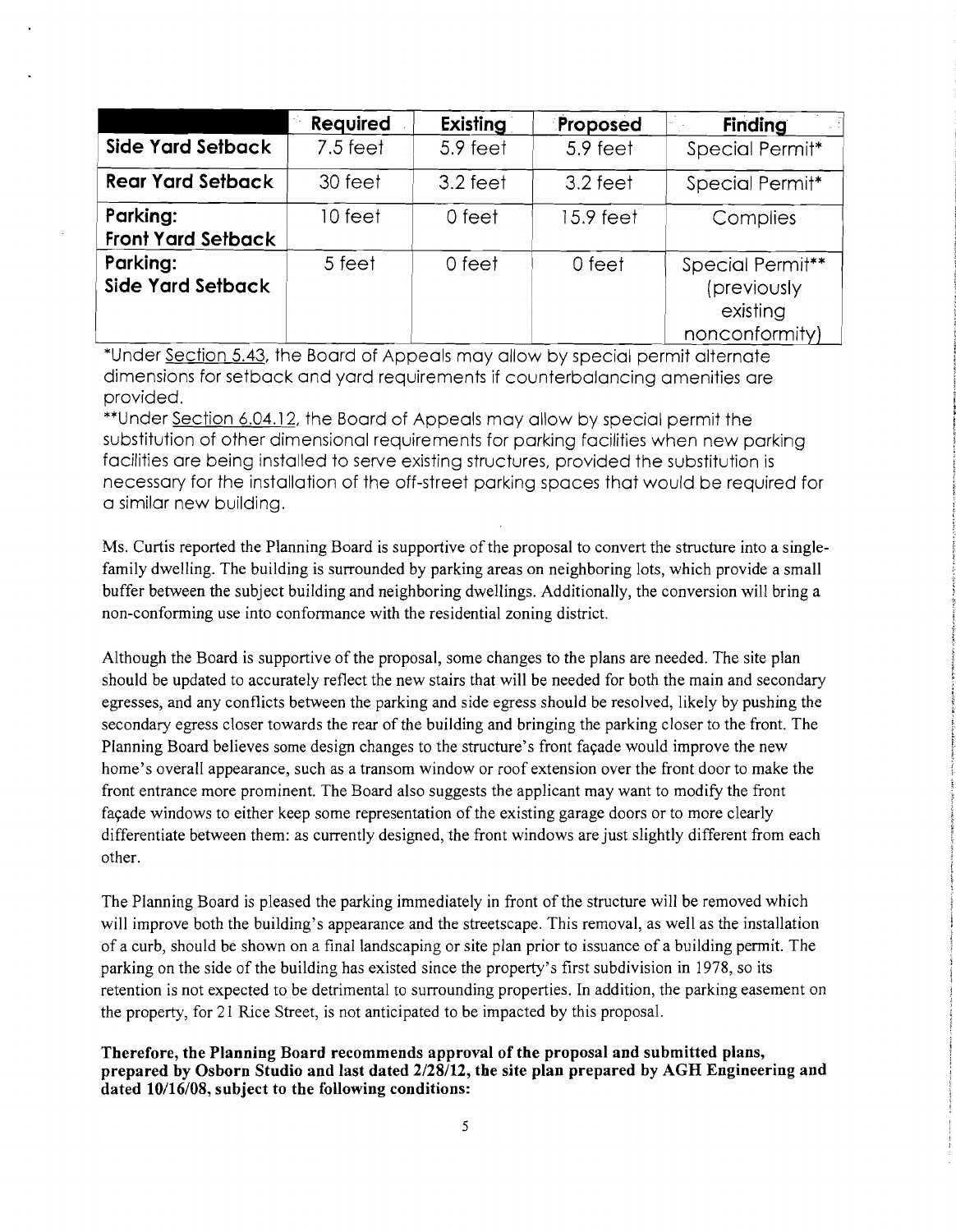Prior to issuance of a building penni!, final plans and elevations, both existing and proposed, indicating modifications to the doors. windows and roofline, including a relocation of the side porch, modification of the front facade, and slope roof details for drainage, shall he submitted to the Assistant Director for Regulatory Planning for review and approval.

 $-4-$ 

- 2. Prior to issuance of a building pennit, a final landscaping plan, indicating the paving to be removed in front of the dwelling, front curb details, the relocation of the parking to coordinate with the side porch and all fencing and new plantings on the property, shall be submitted to the Assistant Director for Regulatory Planning for review and approval.
- 3. No vehicles shall be parked within the front yard setback.
- 4. Prior to issuance of a building pennit, the applicant shall submit to the Building Commissioner for review and approval for conformance to the Board of Appeals decision: 1) a final site plan, stamped and signed by a register engineer or land surveyor: 2) final elevations, stamped and signed by a registered architect and

3) evidence that the Board of Appeals decision has been recorded at the Registry of Deeds.

Laura Curtis, also delivered the comments of the Building Department for Michael

Yanovitch, Chief Building Inspector. His comments were that the ultimate aim of zoning was to

have all properties compliant. The proposal before the Board would bring the property into compliance

as to use. The Building Department was supportive of the project and the conditions recommended by the

Planning Board.

 $\bar{z}$ 

Ĵ, ţ

 $\frac{1}{2}$ 

Board Member Hussey asked about the existing flat roof on the building and whether the petitioner would consider in the alternative some type of sloped roof. Mr. Lockwood said that he thought maintaining the lower flat roof would be more respectful of the concerns of some of the neighbors. Chairman Geller stated that all of the relief required could be granted by special permit and remarked that he had been the Chainnan in the 2009 Board of Appeals case and was in favor at that time.

The Board, having deliberated on this matter and having considered the foregoing testimony, concludes that the requirements of **Section 9.05, Section 5.15.2, Section 5.43, Section 6.04.12** and **Section 8.02.2** of the Zoning By-Law have been satisfied and it is desirable to grant the Special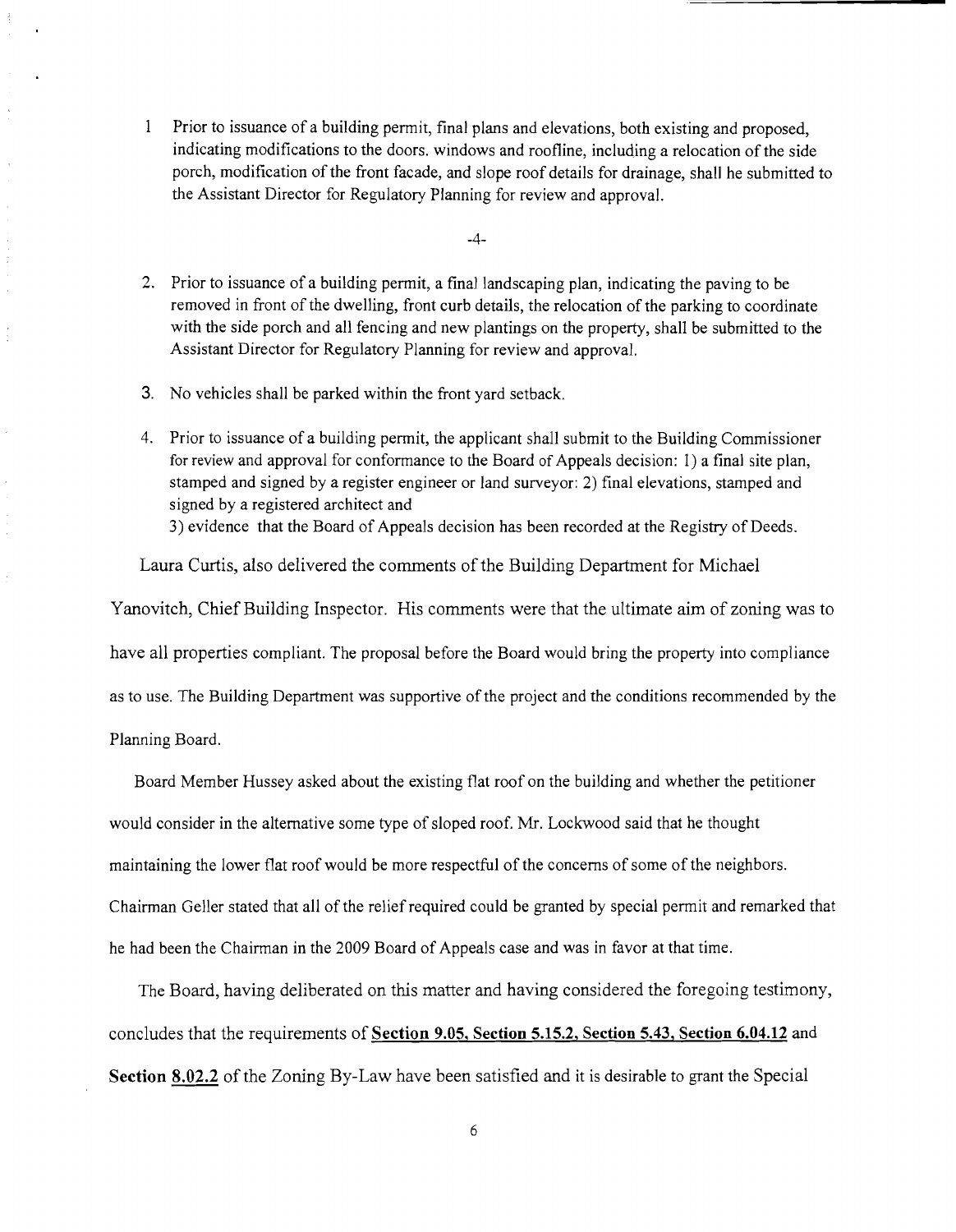Permits in accordance with the relief requested. The Board makes the following specific fmdings pursuant **to Section 9.05** of the Zoning By-Law:

- a. The specific site is an appropriate location for such a use, structure, or condition.
- b. The use as developed will not adversely affect the neighborhood.
- c. There will be no nuisance or serious hazard to vehicles or pedestrians.
- d. Adequate and appropriate facilities will be provided for the proper operation of the proposed use.
- e. The development as proposed will not have a significant adverse effect on the supply of

housing available for low and moderate income people

Accordingly, the Board voted unanimously to grant the requested relief subject to the following

conditions:

- $\mathbf{1}$ Prior to issuance of a building permit, final plans and elevations, both existing and proposed, indicating modifications to the doors, windows and roofline, including a relocation of the side porch, modification of the front facade, and slope roof details for drainage, shall he submitted to the Assistant Director for Regulatory Planning for review and approval.
- 2. Prior to issuance of a building permit, a final landscaping plan, indicating all counterbalancing amenities, including the paving to be removed in front of the dwelling, front curb details, the relocation of the parking to coordinate with the side porch and all fencing and new plantings on the property, shall be submitted to the Assistant Director for Regulatory Planning for review and approval.
- 3. No vehicles shall be parked within the front yard setback.
- 4. Prior to issuance of a building permit, the applicant shall submit to the Building Commissioner for review and approval for conformance to the Board of Appeals decision: 1) a final site plan, stamped and signed by a register engineer or land surveyor: 2) fmal elevations, stamped and signed by a registered architect and 3) evidence that the Board of Appeals decision has been recorded at the Registry of Deeds.